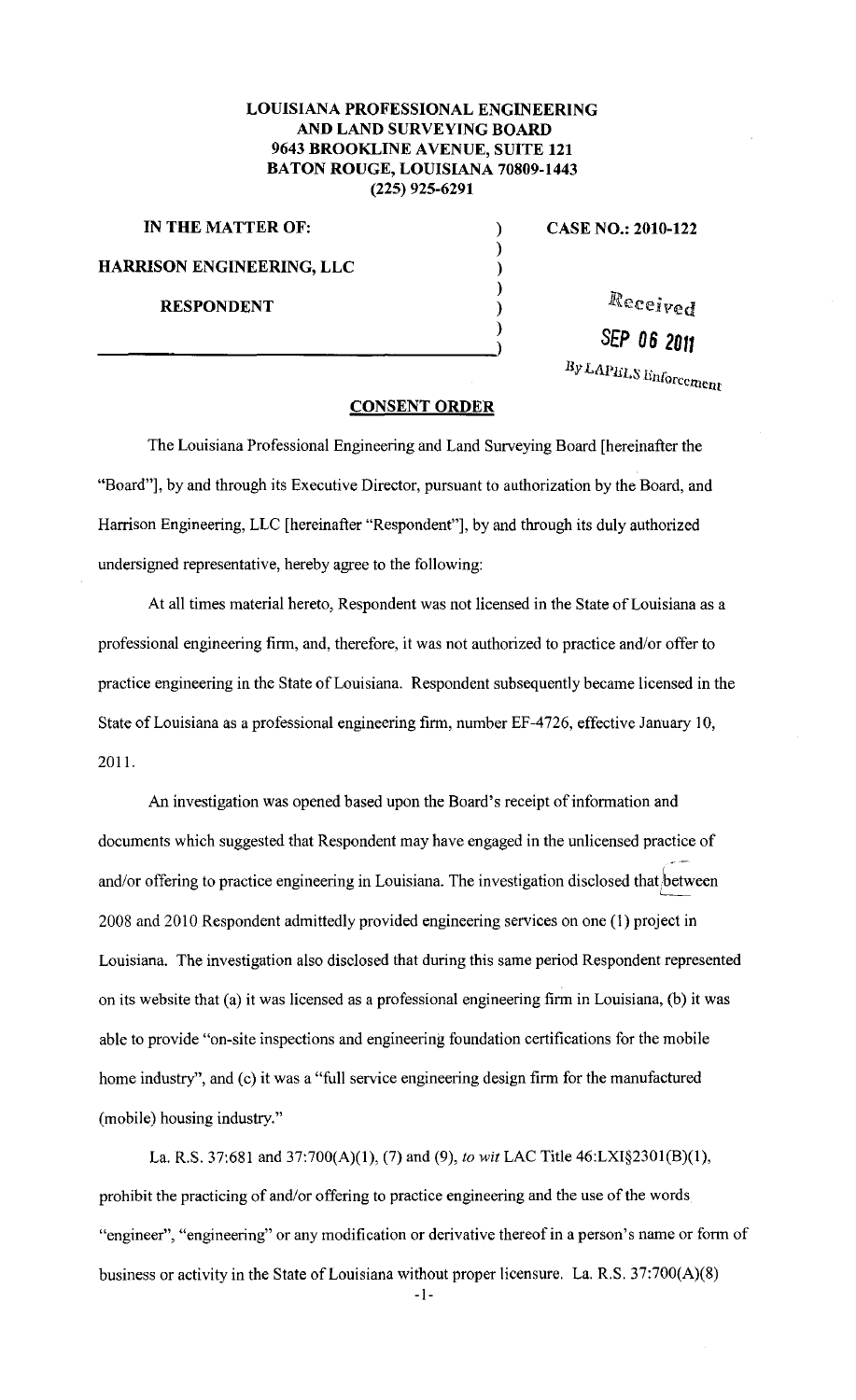prohibits persons from falsely claiming to be licensed as a professional engineering firm in the State of Louisiana. La. R.S. 37:700(H) permits the Board to take enforcement action against persons who violate La. R.S. 37:681 and 37:700(A)(l), (7), (8) and (9), *to wit* LAC Title 46:LXI§2301(B)(l), upon a finding of guilt following the preferral of charges, notice and hearing and a majority vote of its entire membership authorized to participate in the proceeding. La. R.S. 37:681, La. R.S. 37:700(A)(1), (7), (8) and (9), La. R.S. 37:700(H) and LAC Title 46:LXI§2301(B)(l) were in effect at all times material hereto.

It is undisputed that (a) at all times material hereto Respondent was not licensed to practice and/or offer to practice engineering in Louisiana, (b) between 2008 and 2010 Respondent practiced and/or offered to practice engineering and used the words "engineer", "engineering" or a modification or derivative thereof in its name or form of business or activity in Louisiana, and (c) between 2008 and 2010 Respondent represented on its website that it was licensed as a professional engineering firm in Louisiana and was able to provide engineering services in Louisiana.

By letter dated June 16, 2011, the Board gave notice to Respondent that it was considering the preferral of charges against Respondent on the grounds that it may have violated (a) La. R.S. 37:681 and 37:700(A)(l), (7) and (9), *to wit* LAC Title 46:LXI§2301(B)(l), relative to practicing and/or offering to practice engineering and using the words "engineer", "engineering" or any modification or derivative thereof in a person's name or form of business or activity in Louisiana without proper license and (b) La. R.S. 37:700(A)(8), relative to falsely claiming that a person is licensed as a professional engineering firm in Louisiana.

Wishing to dispense with the need for further enforcement action and to conclude the instant proceeding without further delay and expense, for the purpose of this proceeding only, Respondent and the Board do hereby enter into this Consent Order, in which Respondent of its own free will consents to the issuance of a Consent Order by the Board, wherein Respondent agrees to (a) pay a fine of one thousand two hundred fifty (\$1,250.00) dollars, (b) pay administrative costs of three hundred ninety and 45/100 (\$390.45) dollars, and (c) the publishing of this Consent Order on the Board's website and a summary of this matter in the Board's official journal, the Louisiana Engineer and Surveyor Journal, and the reporting of this matter to the

-2-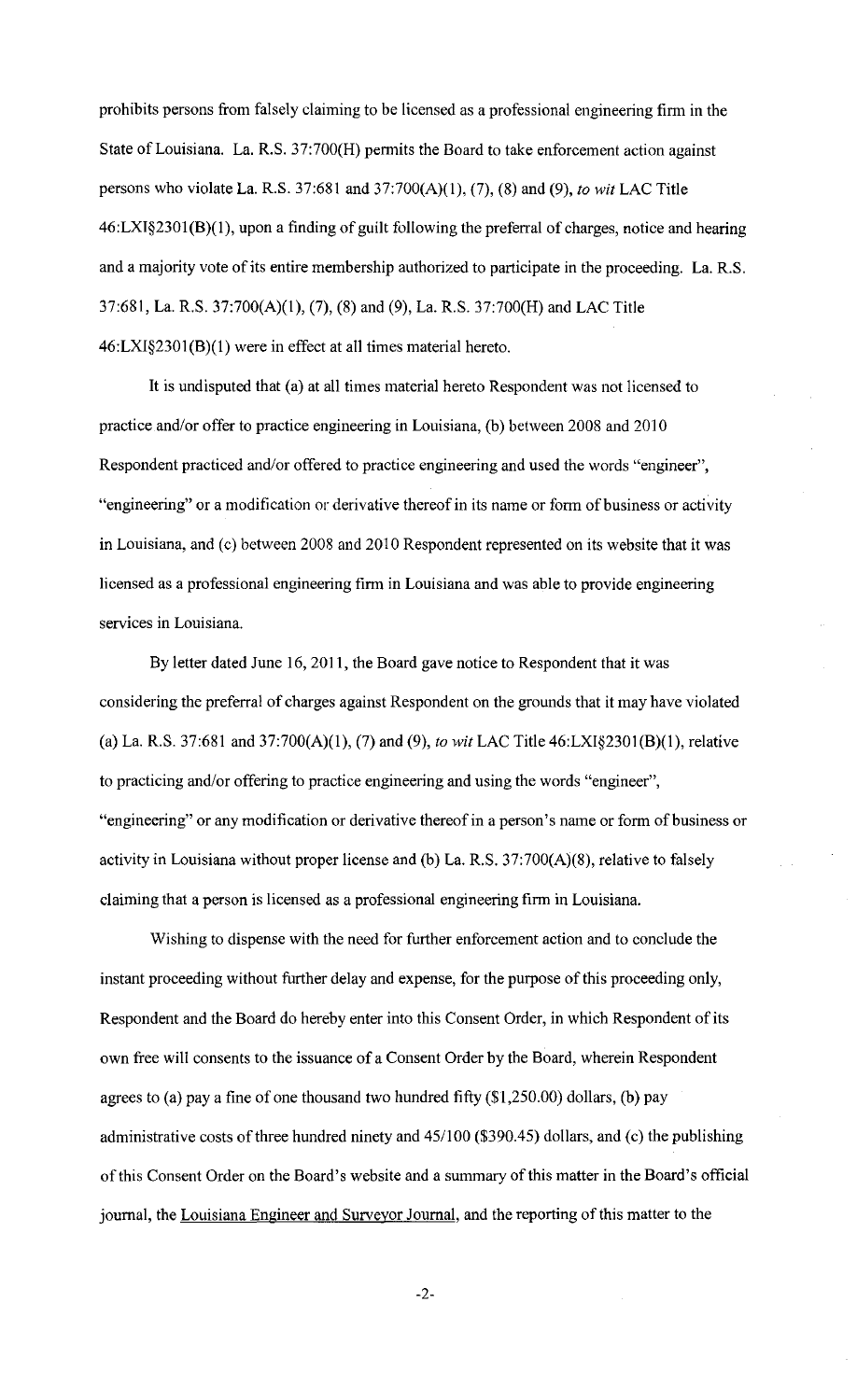National Council of Examiners for Engineering and Surveying (NCEES), identifying Respondent by name.

Respondent admits to violations of the referenced laws and/or rules regarding (a) the practicing of and/or offering to practice engineering and the use of the words "engineer", "engineering" or any modification or derivative thereof in a person's name or form of business activity in Louisiana without proper licensure and (b) the false claim that a person is licensed as a professional engineering firm in Louisiana. Respondent acknowledges awareness of said laws and/or rules and states that it will comply with all applicable laws and rules henceforth. Respondent has been advised of its right to be represented by counsel before the Board and/or to appear at any hearing personally or by counsel and present witnesses and evidence in its own behalf, and it hereby waives this right and its right to appeal; and he states affirmatively that it has been afforded all administrative remedies due it under the law.

Therefore, in consideration of the foregoing and by signing this Consent Order, Respondent does hereby waive its right to a hearing before the Board, to the presenting of evidence and witnesses in its behalf, to Findings of Fact and Conclusions of Law in this case, and to judicial review of this Consent Order.

Respondent hereby represents (a) that it fully understands the meaning and intent of this Consent Order, including but not limited to its final and binding effect, (b) that it has voluntarily entered into this Consent Order and that no other promise or agreement of any kind has been made to or with it by any person whatsoever to cause the execution of this instrument and (c) that the sanctions set forth in this Consent Order do not prevent the Board from taking further disciplinary or enforcement action against Respondent on matters not specifically addressed in this Consent Order.

WHEREFORE, the Louisiana Professional Engineering and Land Surveying Board and Respondent agree that:

1. Respondent shall pay a fine of one thousand two hundred fifty (\$1 ,250.00) dollars, which shall be tendered to the Board by certified check payable to the Board, due upon the signing of this Consent Order; and

-3-